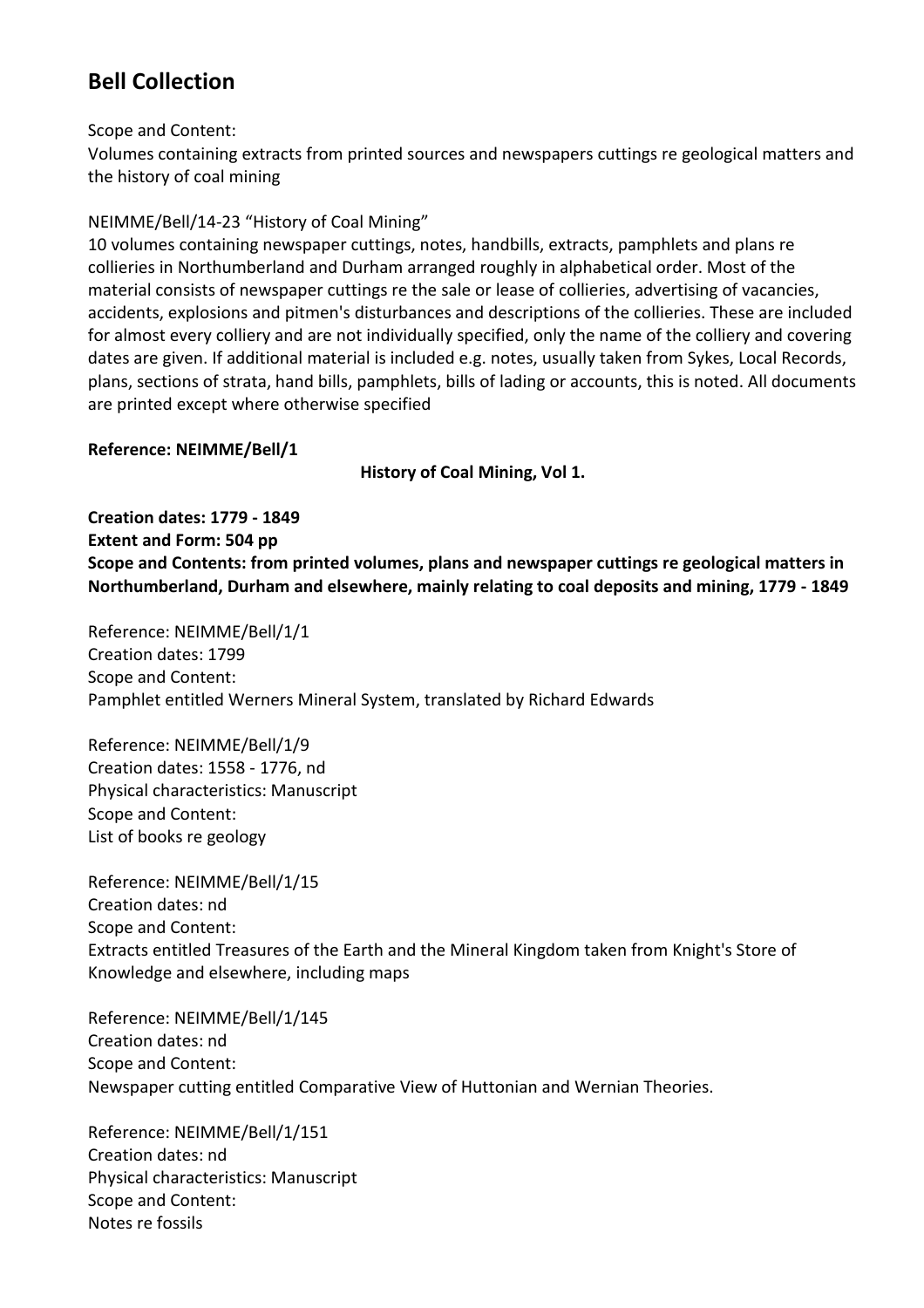Reference: NEIMME/Bell/1/157 Creation dates: nd Scope and Content: Extract from the Irish Penny Journal re fossils by Prof Berengers

Reference: NEIMME/Bell/1/161 Creation dates: c.1830. nd Scope and Content: Engravings of fossils including a fossil tree at Cresswellas

Reference: NEIMME/Bell/1/165 Creation dates: nd Scope and Content: Newspaper cuttings including the keeping of mining records, by T. Sopwith

NEIMME/Bell/1/173 Creation dates: nd Scope and Content: Review of Geology, Introductory, Descriptive and Practical by Prof. David Anstead

Reference: NEIMME/Bell/1/179 Creation dates: nd Scope and Content: Paper entitled The Connection between Geological Structure... and Scenery

NEIMME/Bell/1/187 Creation dates: 1831 - 1849 Scope and Content: Newspaper cuttings re slate, marble, limestone and coal including Professor Buckland's Bridgewater Treatise

Reference: NEIMME/Bell/1/191 Creation dates: nd Scope and Content: Geognostic map of Northumberland and Durham

Reference: NEIMME/Bell/1/195 Creation dates: 1845 Scope and Content: Syllabus of lecturers at the Literary and Philosophical Society by David Anstread

Reference: NEIMME/Bell/1/203 Creation dates: 1794 Scope and Content: Map to accompany the survey of agriculture in Northumberland by Bailey and Culley

Reference: NEIMME/Bell/1/205 Creation dates: 11 Dec 1845 Scope and Content: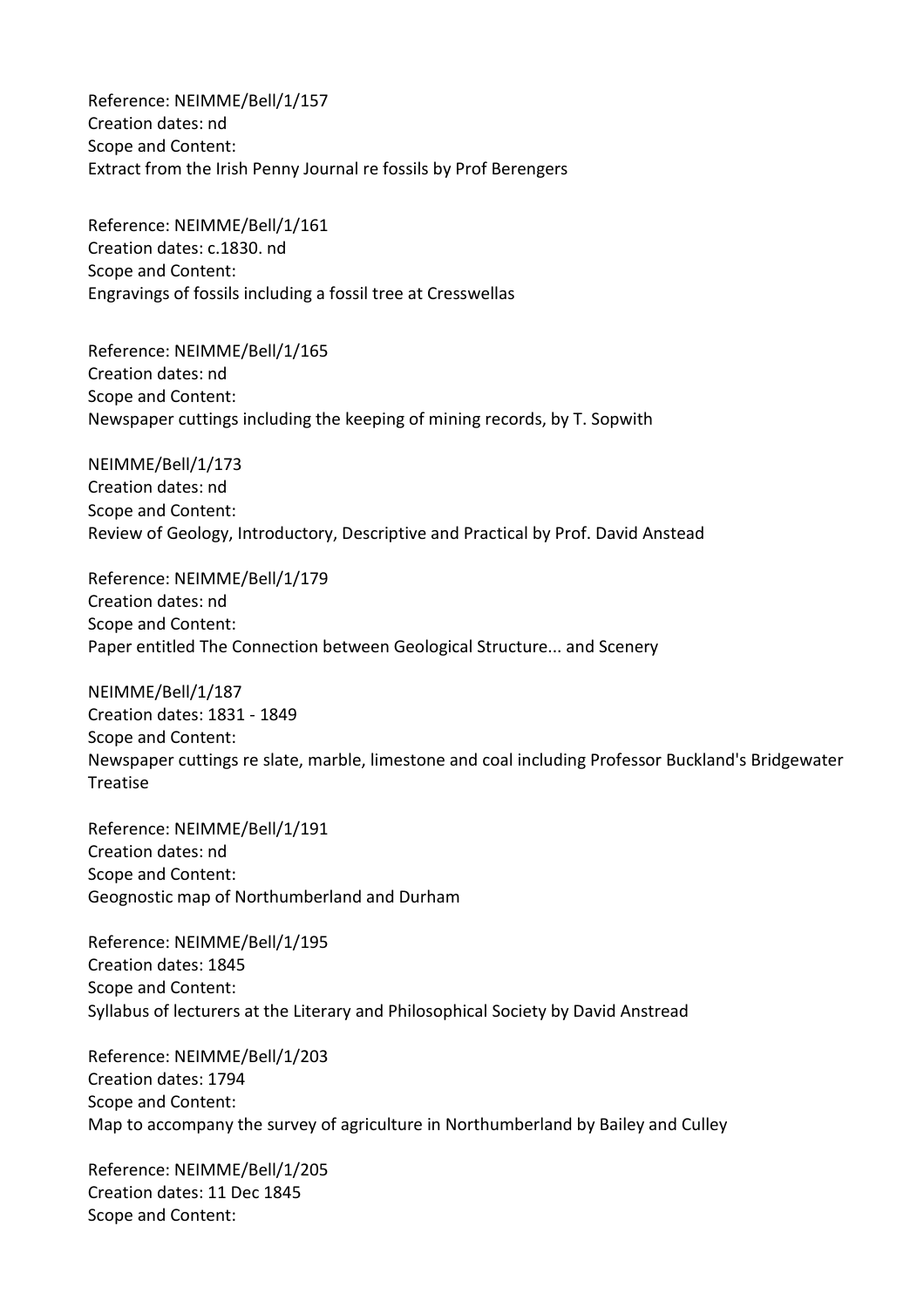Cutting re London in 1763

Reference: NEIMME/Bell/1/209 Creation dates: nd Scope and Content: Continuation of NEIMME/Bell/1/145

Reference: NEIMME/Bell/1/225 Creation dates: c.1833 - 1847 Scope and Content: Newspaper cuttings re coal mining including reports from Prof. Buckland, J.M. Bunker, R. Clanney, Prof. Silliman and Mr Wrightson

Reference: NEIMME/Bell/1/233 Creation dates: 19 Dec 1831 Scope and Content: Paper entitled Stratiform Basalt by William Hutton

Reference: NEIMME/Bell/1/261 Creation dates: Aug 1838 Scope and Content: Report of a meeting of the British Association including papers by John Buddle on the Newcastle Coalfield, by Professor Daubeny re the Allegany Mountains and by Mr Washington on Anthracite

Reference: NEIMME/Bell/1/265 Creation dates: 19 Dec 1831 Scope and Content: Paper entitled Properties and Chemical Constitution of Coal

Reference: NEIMME/Bell/1/267 Creation dates: 7 Sept 1839 Scope and Content: Newspaper cutting entitled Electrical Currents in Stratifed Rocks

Reference: NEIMME/Bell/1/269 Creation dates: 1844 - 1845 Scope and Content: Newspaper 1844 - 1845

Reference: NEIMME/Bell/1/272 Creation dates: 26 Dec 1843 Scope and Content: Newspaper cutting entitled The Coal Trade

Reference: NEIMME/Bell/1/273 Creation dates: nd Scope and Content: Descriptions of coal mining and varieties of coal including sections of dykes and workings

Reference: NEIMME/Bell/1/310 Creation dates: 18 April 1831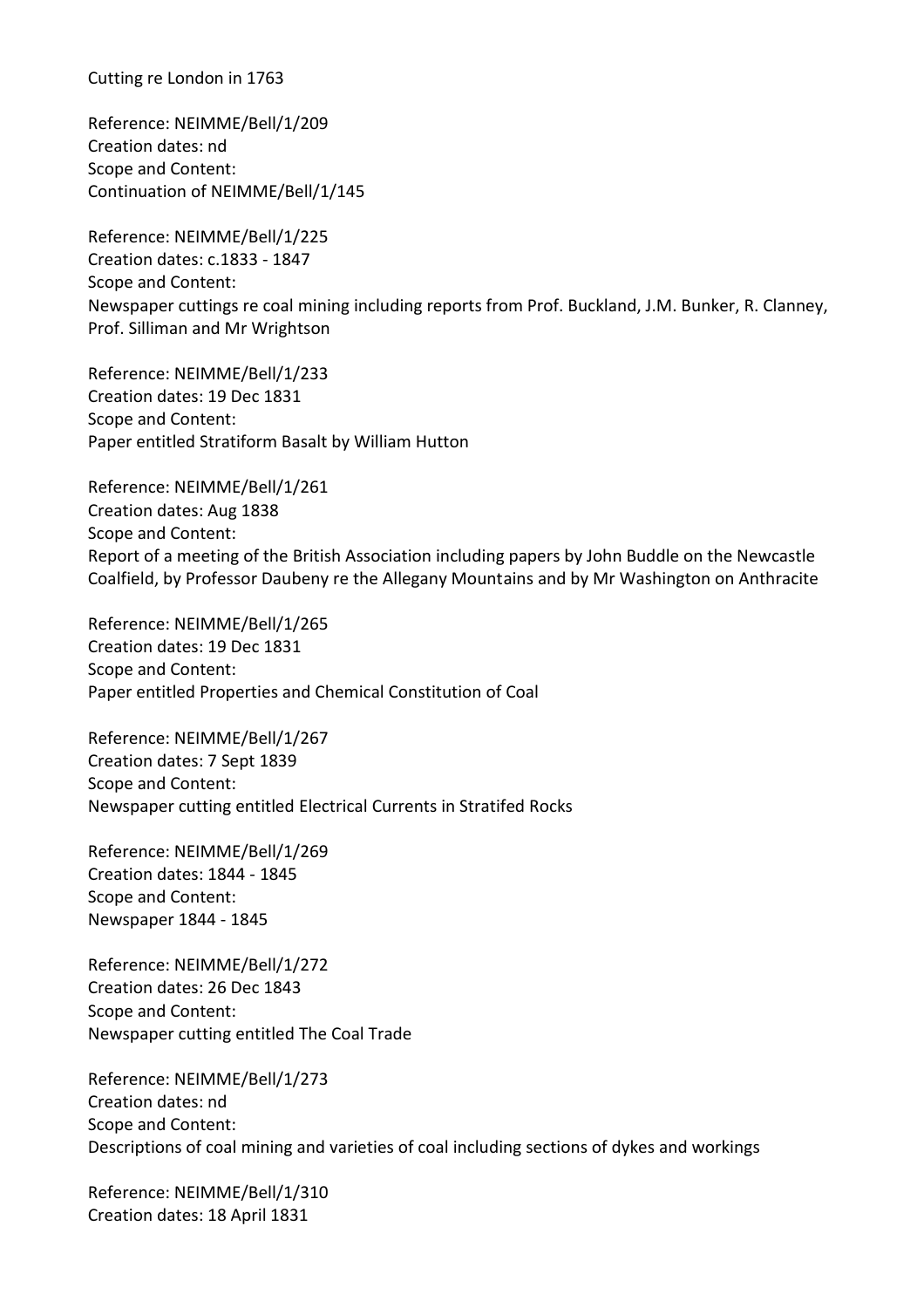Scope and Content: Paper entitled 18 April 1831

Scope and Content: Paper entitled Geology of a Part of Northumberland and Durham by Nicholas Wood

Creation dates: 1848 Scope and Content: Catalogue of the organic remains of Permian rock in Northumberland and Durham, by William King

Reference: NEIMME/Bell/1/379 Creation dates: Feb 1815 Scope and Content: Paper entitled Observations on Geology in Northumberland and Durham and remarks on Mr Westgarth Forsters Section..., by Robert Bakewell

Reference: NEIMME/Bell/1/402 Creation dates: nd Scope and Content: Extract from the History of Mines and Metals, by Dr F. Nichols

Reference: NEIMME/Bell/1/419 Creation dates: nd Scope and Content: Extract re ores and coal from the History of Northumberland, by Wallis

Reference: NEIMME/Bell/1/441 Creation dates: nd Scope and Content: Description of the coal trade by John Hodgson extracted from Akehead's Pictnd

**Reference: NEIMME/Bell/2**

**History of Coal Mining, Vol 2.**

**Creation dates: 1763 - 1849 Extent and Form: 528 pp Scope and Content: Volume containing extracts from printed volumes, plans and newspaper cuttings re geology, coal mining, including accidents and ventilation and the coal trade, 1763 - 1849**

Reference: NEIMME/Bell/2/1 Creation dates: nd Scope and Content: Extract from the History of Northumberland by E. Mackenzie re coal mines

Reference: NEIMME/Bell/2/19 Creation dates: nd Scope and Content: Extract from Bailey's Agricultural Survey of Northumberland re minerals

Reference: NEIMME/Bell/2/39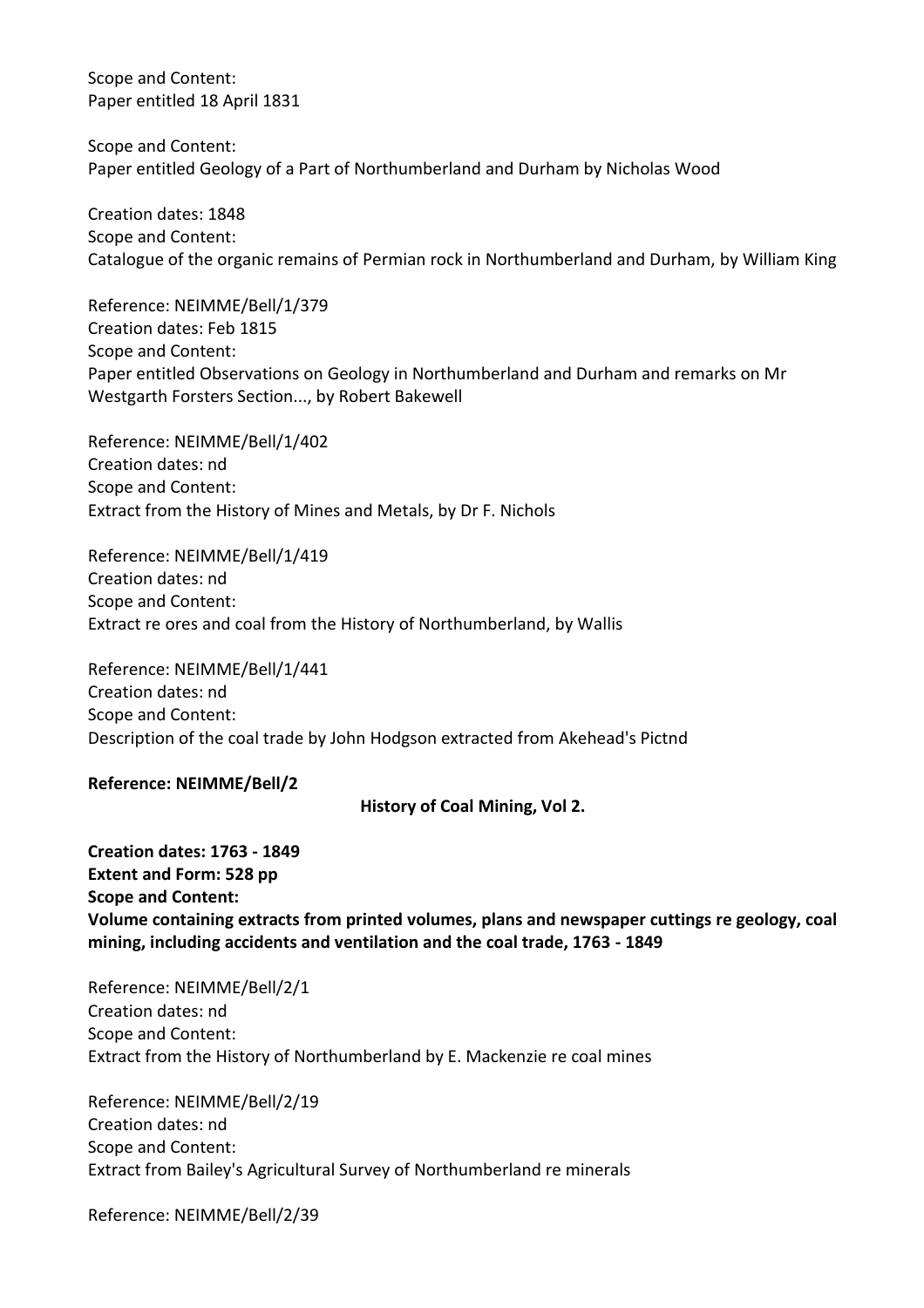Creation dates: nd Scope and Content: Extract from Bailey's Agricultural Survey of Durham re the geographical state

Reference: NEIMME/Bell/2/87 Creation dates: nd Scope and Content: Newspaper cuttings re coalfields in Northumberland and Durham

Reference: NEIMME/Bell/2/90 Creation dates: nd Scope and Content: List of technical terms used in coal mining in the north east, n.d Extracts from the History of Newcastle by Brand re coal mining 1600, 1721, n.d

Reference: NEIMME/Bell/2/91 Creation dates: 1838 Scope and Content: Description of the Newcastle Coalfield and the coal trade, by Thomas John Taylor extracted from Richardson's Picture of Newcastle

Reference: NEIMME/Bell/2/115 Creation dates: nd Scope and Content: Extract entitled Coal Mines

Reference: NEIMME/Bell/2/117 Creation dates: nd Scope and Content: Engravings of coal drawers at work and a pitman carrying tools

Reference: NEIMME/Bell/2/135 Creation dates: 20 Dec 1830 Scope and Content: Paper entitled Synopsis of the Newcastle Coalfield, by John Buddle

Reference: NEIMME/Bell/2/175 Creation dates: 10 Nov 1830 Scope and Content: Letter re Professor Buckland's evidence from Hugh Taylor

Reference: NEIMME/Bell/2/177 Creation dates: 30 April 1842 Scope and Content: Minute re the extent of the Northumberland and Durham Coalfield, by John Buddle, Hugh Taylor, George Johnson, Nicholas Wood. T.J. Taylor

Reference: NEIMME/Bell/2/188 Creation dates: 1763 Scope and Content: Letters from the Museum Rusticum describing means by which coal can be identified as existing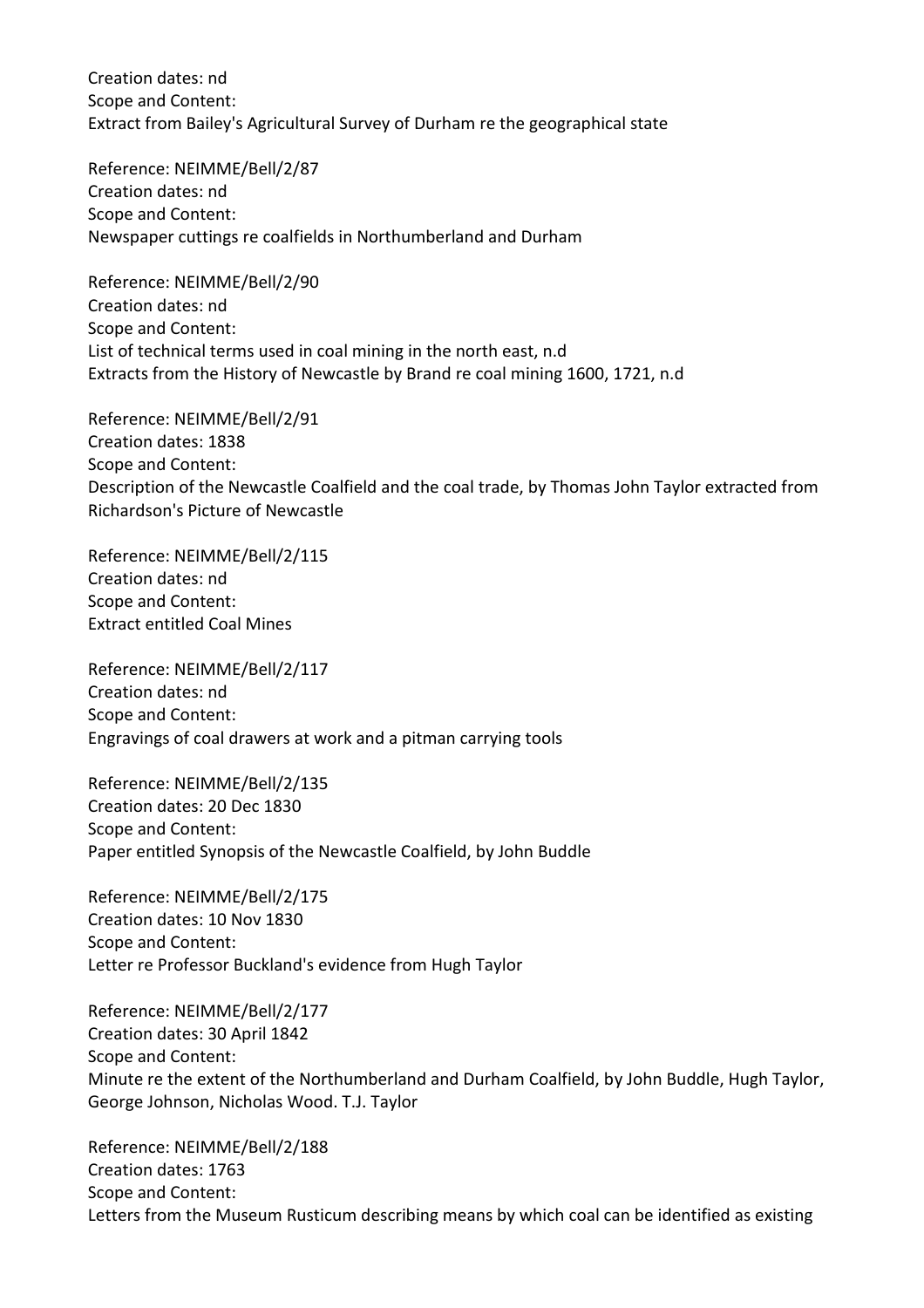under an estate

Reference: NEIMME/Bell/2/201 Creation dates: 20 Aug 1838 Scope and Content: Pamphlet entitled The Economy of a Coalfield, by J.F.W. Johnston

Reference: NEIMME/Bell/2/293 Creation dates: 1838 Scope and Content: Paper entitled Researches on the Composition of Coal..., by Thomas Richardson

Reference: NEIMME/Bell/2/313 Creation dates: 1838 Language: French Scope and Content: Pamphlet entitled Atlas de La Richesse Minerale, by Baron Heron de Villefosse and H. Le Coq

Reference: NEIMME/Bell/2/317 Creation dates: 1845 Language: French Scope and Content: Pamphlet entitled De L'Eclairage au Gaz by Robert D'Hurcourt

Reference: NEIMME/Bell/2/325 Creation dates: nd Language: French Scope and Content: Pamphlet entitled Traite Complet de Mineralogie, by A Dufrenoy

Reference: NEIMME/Bell/2/329 Creation dates: nd Physical characteristics: Manuscript Scope and Content: List of German words with translations

Reference: NEIMME/Bell/2/331 Creation dates: May 1769 Scope and Content: Review of the Art of Working Coal Mines, by M. Morand from The Universal Magazine

Reference: NEIMME/Bell/2/337 Creation dates: 1 June 1842 Scope and Content: Advertisement for coal supplies

Reference: NEIMME/Bell/2/343 Creation dates: nd Scope and Content: Extract from Mackenzies History of Northumberland re the Newcastle coal formations and coal trade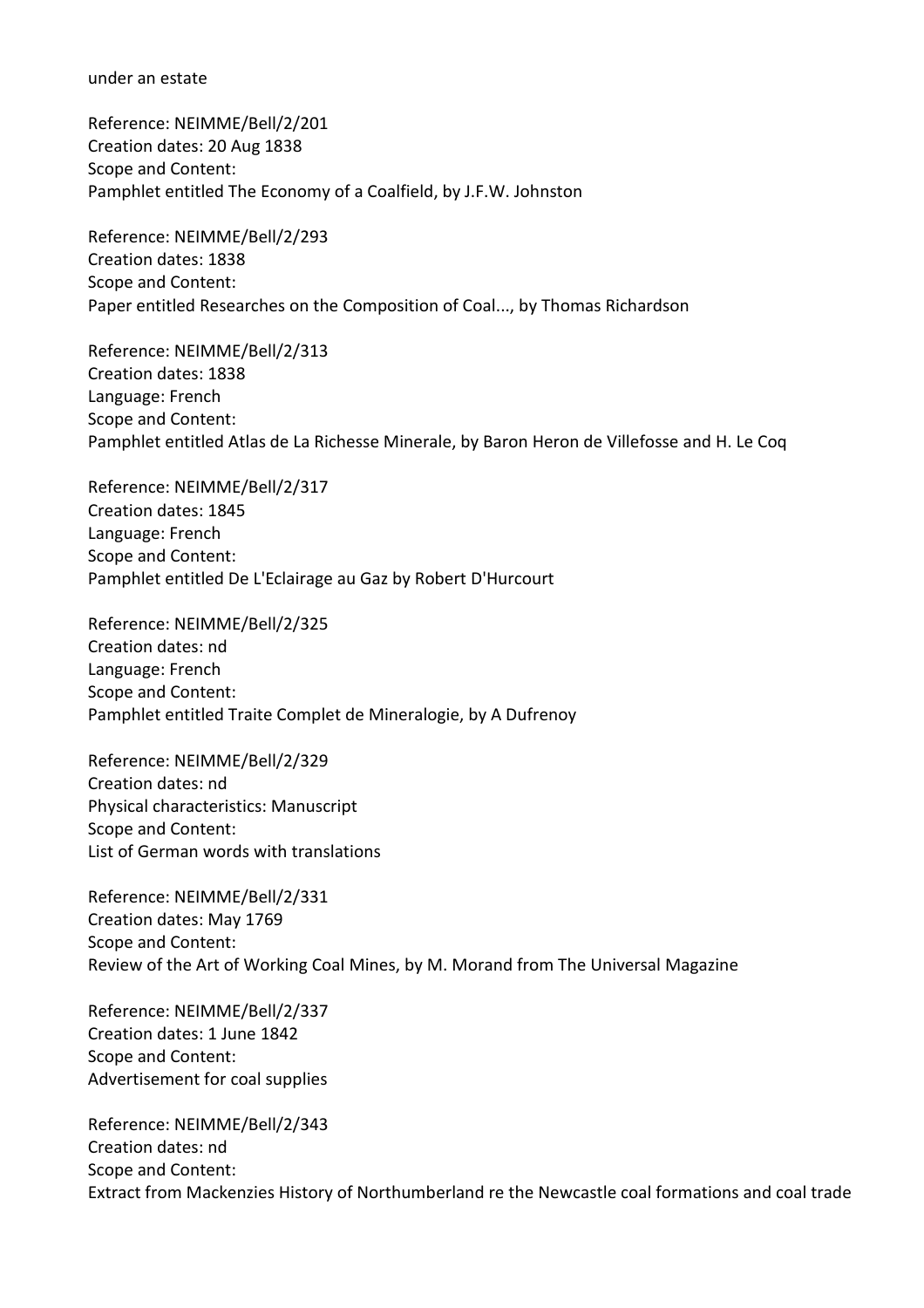Reference: NEIMME/Bell/2/391 Creation dates: nd Scope and Content: Newspaper cuttings re Newcastle Coal Field

Reference: NEIMME/Bell/2/399 Creation dates: Jan 1848 Scope and Content: Programme of lectures for the North of England Museum of Scientific and Economic Geology, principal William King

Reference: NEIMME/Bell/2/405 Creation dates: June 1836 Scope and Content: Review of Walker's Geological Map of England, by T. Sopwith

Reference: NEIMME/Bell/2/406 Creation dates: 1830 Scope and Content: Plan and section of the Gilmerton Coalfield showing coal seams, scale 6,000 ft: 1"

Reference: NEIMME/Bell/2/409 Creation dates: May 1755 Scope and Content: Extract from The General Magazine re Whitehaven Mines, including plan and section, scale 50yds: 1"

Reference: NEIMME/Bell/2/413 Creation dates: 2 Nov 1843 Scope and Content: Specification for an apparatus for purifying gasses from lead, copper and other ore smelting, by I.D. Stagg, Middleton in Teasdale

Reference: NEIMME/Bell/2/415 Creation dates: nd Physical characteristics: Manuscript Scope and Content: Section of strata on Alston Moor

Reference: NEIMME/Bell/2/417 Creation dates: 7 April 1845 Scope and Content: Notice of a field outing to be led by Professor Anstead

Reference: NEIMME/Bell/2/422 Creation dates: 1829 Scope and Content: Plan of the coal district of Durham, no scale

Reference: NEIMME/Bell/2/423 Creation dates: nd Scope and Content: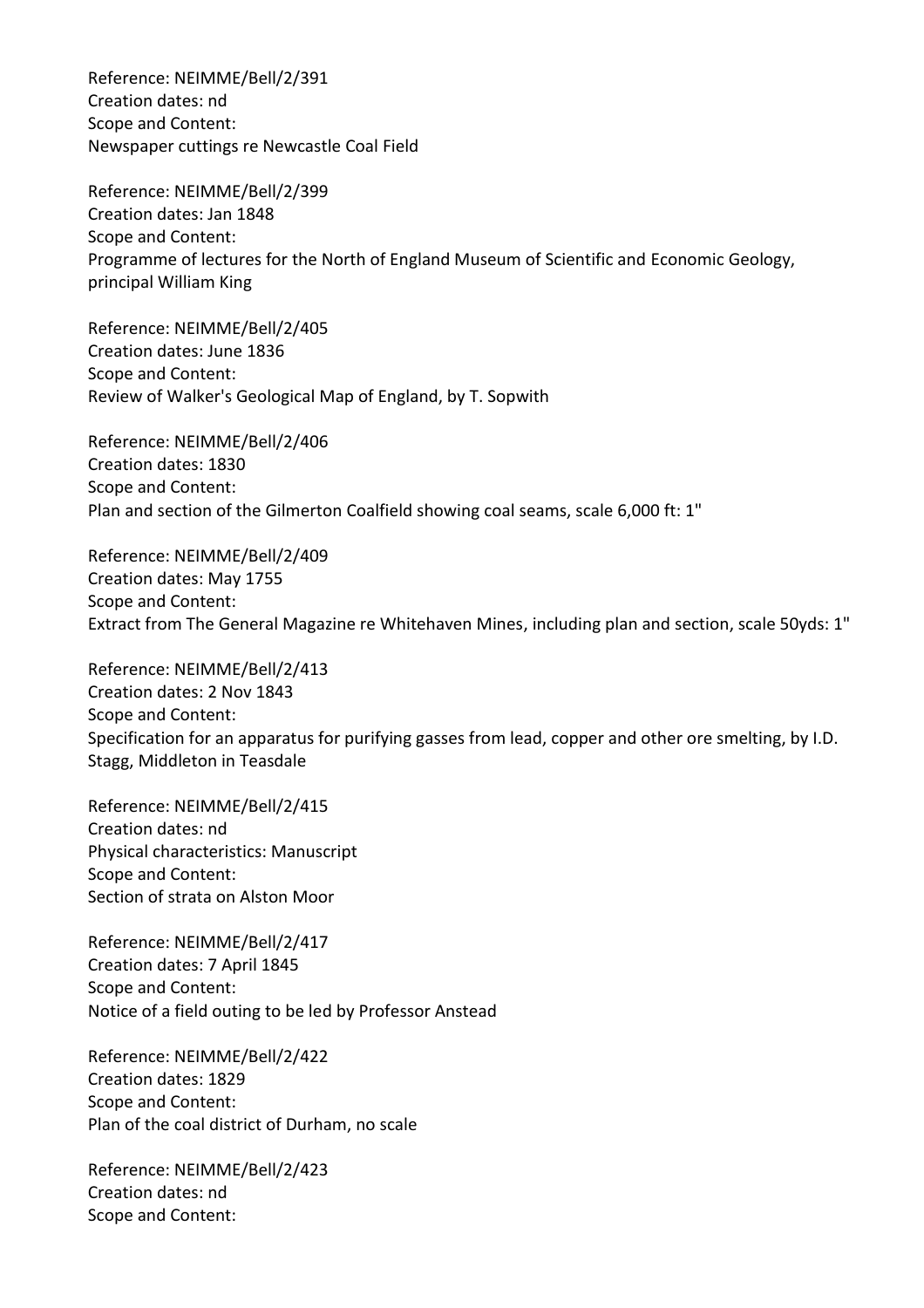Plan of the Newcastle Coalfield divided into districts, no scale

Reference: NEIMME/Bell/2/425 Creation dates: nd Scope and Content: Plan to illustrate a paper on geology of Northumberland, coloured to show geological formations, scale 6 miles: 1"

Reference: NEIMME/Bell/2/427 Creation dates: 1810 Scope and Content: Plan from J. Bailey's Agricultural Survey of Durham coloured to show soils, scale 5 miles: 1"

Reference: NEIMME/Bell/2/429 Creation dates: 1820 - 1829 Physical characteristics: Manuscript Scope and Content: Lists of papers printed by order of Parliament re coal and other minerals

Reference: NEIMME/Bell/2/435 Language: French Scope and Content: French Pamphlets, covers only

Reference: NEIMME/Bell/2/443 Creation dates: c.1839 - 1849 Scope and Content: Newspaper cuttings including review of An Essay on the Abridgement of Labour in Mines..., by Robert Forbes, and advertisements, press releases and manuscript correspondence re the publication of books re minerals and mining, including catalogue of books published by William and John Bell

Reference: NEIMME/Bell/2/509 Creation dates: c.1826 Scope and Content: Newspaper cuttings re coal trade history from 1235, including tables showing duties on coal and coal imports

Reference: NEIMME/Bell/2/513 Creation dates: nd Scope and Content: Extracts from Mackenzie's History of Northumberland re coal trade and manufacturing industries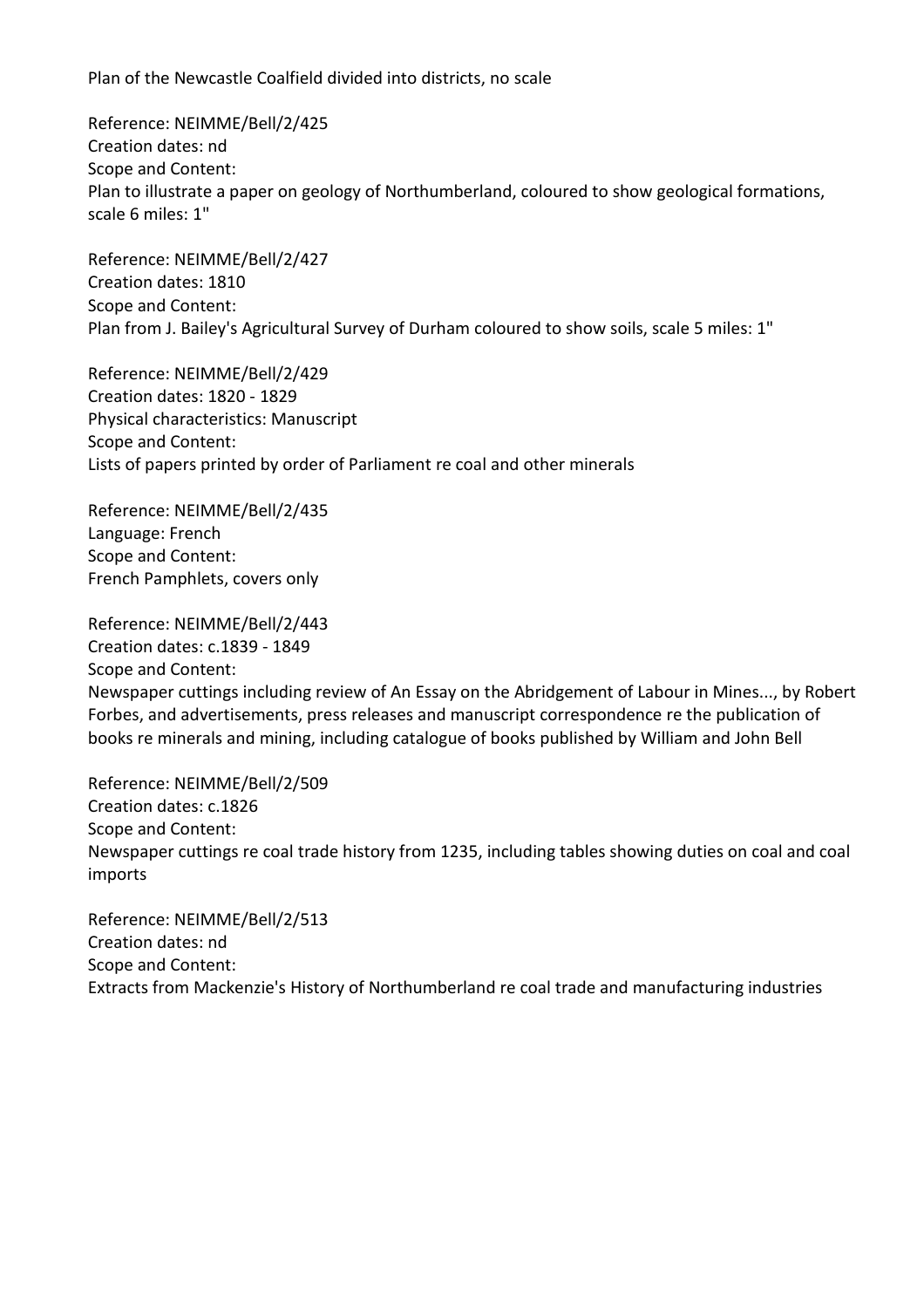**Reference: NEIMME/Bell/3**

**History of Coal Mining, Vol 3.**

**Creation dates: 1773 - 1849 Extent and Form: 443 pp Scope and Content: Volume containing extracts from printed volumes, plans and newspaper cuttings re coal mining, particularly various patent machines, 1773 - 1849**

Reference: NEIMME/Bell/3/1 Creation dates: 5 Dec 1832 Scope and Content: Table of London Coal prices

Reference: NEIMME/Bell/3/5 Creation dates: 1841, 1844 Scope and Content: List of collieries and their representatives

Reference: NEIMME/Bell/3/12 Creation dates: 1807 Scope and Content: Plan of the area around the rivers Tyne and Wear marking collieries, waggon ways and staiths and major roads and villages, scale 1 ½ miles: 1" by D. Akenhead

Reference: NEIMME/Bell/3/16 Creation dates: 1812 Scope and Content: Similar plan to NEIMME/Bell/3/12

Reference: NEIMME/Bell/3/21 Creation dates: 1838 Scope and Content: Table of colliery statistics for Manor Wallsend, Monkwearmouth, Newbottle, Littletown, Hetton, Haswell, Thornley and Black Boy Collieries giving details of engines, screens, establishment, strata

Reference: NEIMME/Bell/3/27 Creation dates: 1844 Scope and Content: Extracts from Views of the Collieries..., by T.H. Hair, including illustrations of an underground crane and drops at Middlesborough and Sunderland

Reference: NEIMME/Bell/3/65 Creation dates: 1838 Scope and Content: Plan of the area within a ten - mile radius of Newcastle, marking railways, published by M.A. Richardson

Reference: NEIMME/Bell/3/71 Creation dates: nd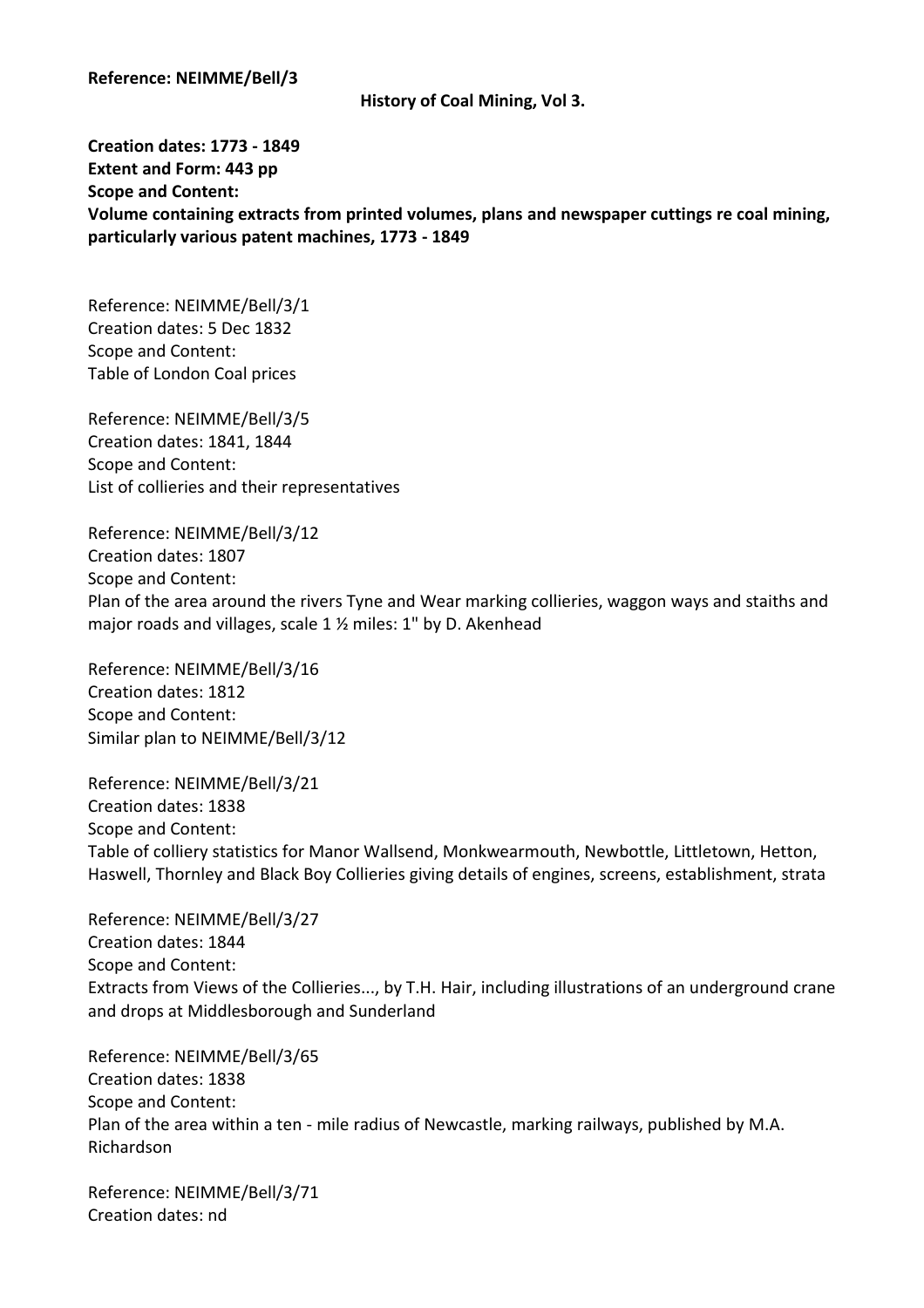Scope and Content: Plans as Vol 2 pp. 423, 425

Related Material: See NEIMME/Bell/2/423,/425

Reference: NEIMME/Bell/3/77 Scope and Content: Pamphlet entitled A Treatise on Coal Mines..., 1769. p.105 of pamphlet completed in manuscript

Reference: NEIMME/Bell/3/185 Creation dates: 1773 Scope and Content: Diagram of a winding gin entitled Grande Machine a Charbon des Carriers de Newcastle, by W. Beilby

Reference: NEIMME/Bell/3/187 Creation dates: 2 Jan 1802 Scope and Content: Sections from a paper on mineralogy

Reference: NEIMME/Bell/3/189 Creation dates: nd Scope and Content: Plan and sections of coal mines

Reference: NEIMME/Bell/3/193 Creation dates: 1846 Scope and Content: Pamphlet entitled The Compleat Collier..., by J.C. printed 1708, re-printed, 1846

Reference: NEIMME/Bell/3/245 Creation dates: nd Physical characteristics: Manuscript Scope and Content: Notes re methods of boring

Reference: NEIMME/Bell/3/263 Creation dates: nd Scope and Content: Diagram of a drawing machine or inclined plane

Reference: NEIMME/Bell/3/265 Creation dates: nd Scope and Content: Diagram of a working pit with horse gin, by E. Sarral

Reference: NEIMME/Bell/3/267 Creation dates: nd Scope and Content: Sections of coal mines, drawn by C. Varley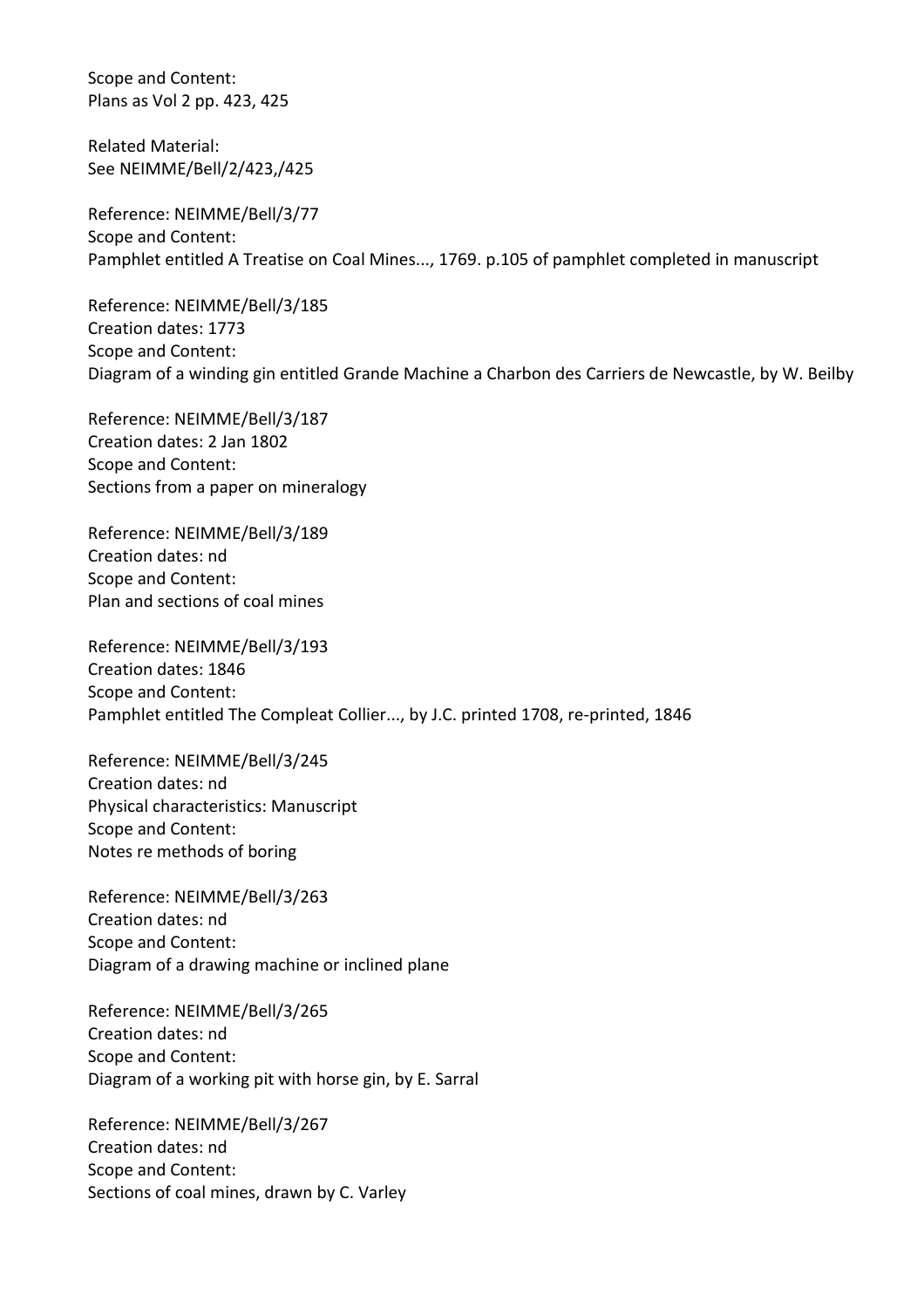Reference: NEIMME/Bell/3/271 Creation dates: Dec 1843 Scope and Content: Newspaper cutting of an essay by M. Dunn re colliery engineering

Reference: NEIMME/Bell/3/281 Creation dates: nd Scope and Content: Plan and section of colliery workings, scale 66yds: 1"

Reference: NEIMME/Bell/3/285 Creation dates: 1802 Scope and Content: Plans of colliery machines

Reference: NEIMME/Bell/3/287 Creation dates: 1787 Scope and Content: Sections of a static engine invented by Mr Westgarth, by J. Smeaton

Reference: NEIMME/Bell/3/301 Creation dates: nd Scope and Content: Plan of colliery workings, nd Section of a drainage and winding engine, nd

Reference: NEIMME/Bell/3/303 Creation dates: nd Scope and Content: Section of a shaft with winding machinery

Reference: NEIMME/Bell/3/305 Creation dates: nd Physical characteristics: Manuscript Scope and Content: Sketch of pit bottom

Reference: NEIMME/Bell/3/313 Creation dates: 1808 Scope and Content: Elevations of coal gins, scale 20': 1"

Reference: NEIMME/Bell/3/314 Creation dates: nd Scope and Content: Elevation of a horse powered winding gin invented by Thomas Hunt

Reference: NEIMME/Bell/3/327 Creation dates: 1789 Scope and Content: Letters patent, specification and plans of an improved method for drawing coal by John Curr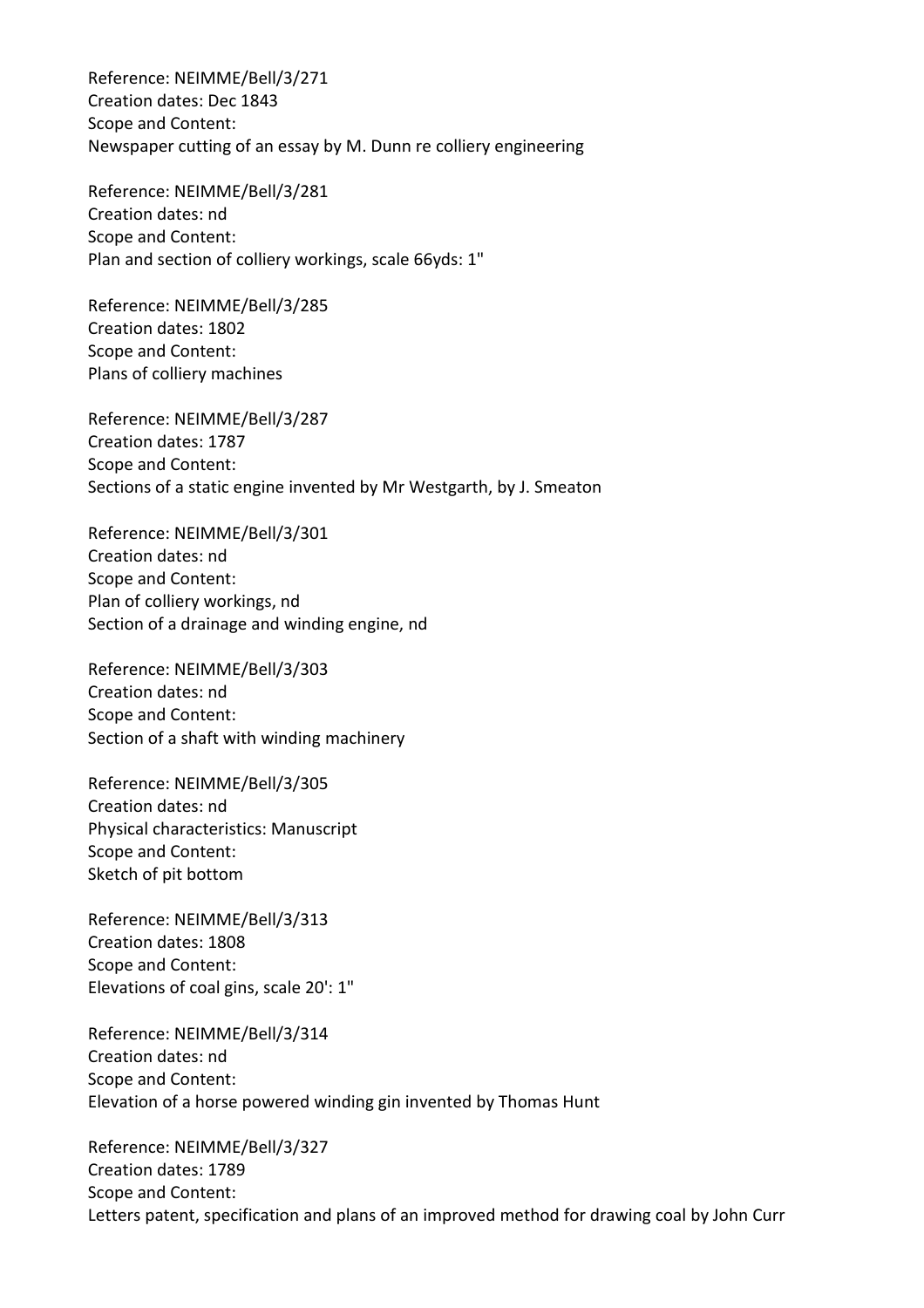Reference: NEIMME/Bell/3/347 Creation dates: nd Scope and Content: Description of a method of conveying coal from the shaft to the screens, by [W] Martin

Reference: NEIMME/Bell/3/349 Creation dates: 1832 - 1847 Scope and Content: Newspaper cuttings including mining coal mechanically, by W. Wood, opening mines, compressed air and mining education at Durham University

Reference: NEIMME/Bell/3/359 Creation dates: nd Scope and Content: Plans of [ventilation] in mines

Reference: NEIMME/Bell/3/365 Creation dates: 1780 - 1843 Scope and Content: Newspaper cuttings re mechanization, Mr Blenkinsop's engines, extracts re the history of coal mining, and drawing by water wheel and steam engines

Reference: NEIMME/Bell/3/371 Creation dates: nd Scope and Content: Specification for a machine for measuring the velocity of air in coal or lead mines, by Thomas Elliott

Reference: NEIMME/Bell/3/373 Creation dates: nd Scope and Content: Newspaper cutting re anemometers

Reference: NEIMME/Bell/3/379 Creation dates: 1841 Scope and Content: Newspaper cuttings re the history of waggonways from 1680 and the Durham Waggon Company

Reference: NEIMME/Bell/3/381 Creation dates: nd Scope and Content: Letters Patent for a Colliery Bow and Hook

Reference: NEIMME/Bell/3/385 Creation dates: 1848 Scope and Content: Poster advertising Biram's Patent Anemometer

Reference: NEIMME/Bell/3/387 Creation dates: 1840 - 1842 Scope and Content: Newspaper cuttings re the opening of an evening school by William Casson, 1799, publication of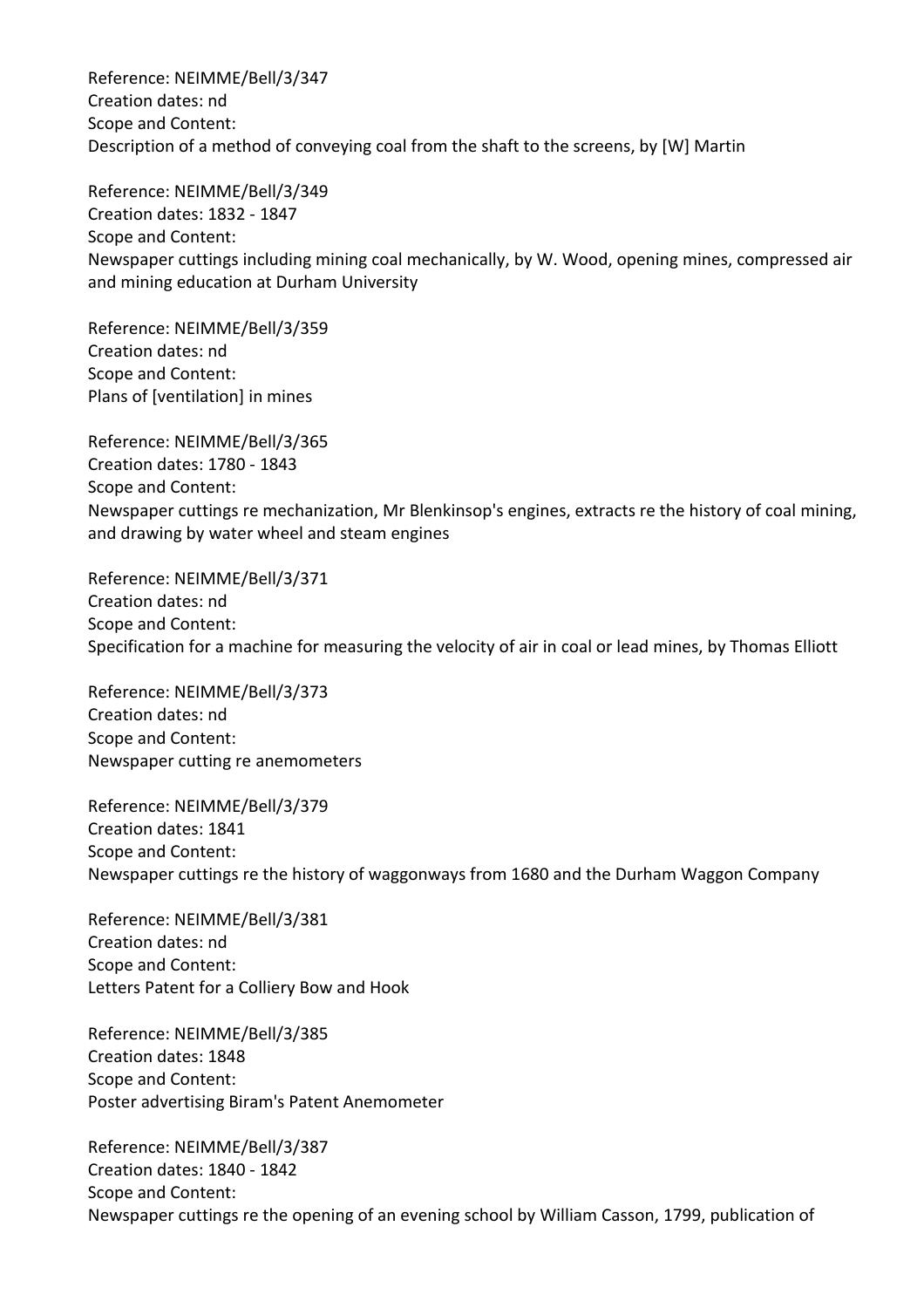Practical Methods..., by John Buddle, 1780 and re University prizes, metallic ropes and patent rights

Reference: NEIMME/Bell/3/398 Creation dates: 1780 Scope and Content: Description and plan of a water-powered coal drawing machine, by John Buddle

Reference: NEIMME/Bell/3/401 Creation dates: nd Scope and Content: Descriptions and plans of an inflammable air igniter, clinometer and Roberts Safety Hood

Reference: NEIMME/Bell/3/411 Creation dates: 6 May 1848 Scope and Content: Extracts from The Patent Journal re recently enrolled patents

Reference: NEIMME/Bell/3/417 Creation dates: nd Scope and Content: Memoranda re the costs of various engines, extracted from John Buddle's reports

Reference: NEIMME/Bell/3/422 Creation dates: 1802 Scope and Content: Table of dimensions of coal waggons from various collieries on the Wear

Reference: NEIMME/Bell/3/425 Creation dates: c.1838 - 1848 Scope and Content: Newspaper cuttings re various patent machines including Philip's Fire Annihilator, Fourdriner's Safety Apparatus, Fourness' Life Preserver, Welch's Anemometer, Wylam's Patent Fuel, Walker's Riddling Machine, Reed's Bow and Hook, parachutes for pits and Richard Ayre's method for preventing railway collisions

#### **Reference: NEIMME/Bell/4**

**History of Coal Mining, Vol 4.**

**Creation dates: 1791 - 1849 Extent and Form: 507 pp Scope and Content: Volume containing pamphlets, extracts from printed volumes and Newspaper cuttings re ventilation in coal mines, 1791 - 1849**

Reference: NEIMME/Bell/4/1 Creation dates: 1849 Scope and Content: Booklet entitled Glossary of Terms Used in the Coal Trade, published by William John Bell

Reference: NEIMME/Bell/4/67 Creation dates: 1814 Scope and Content: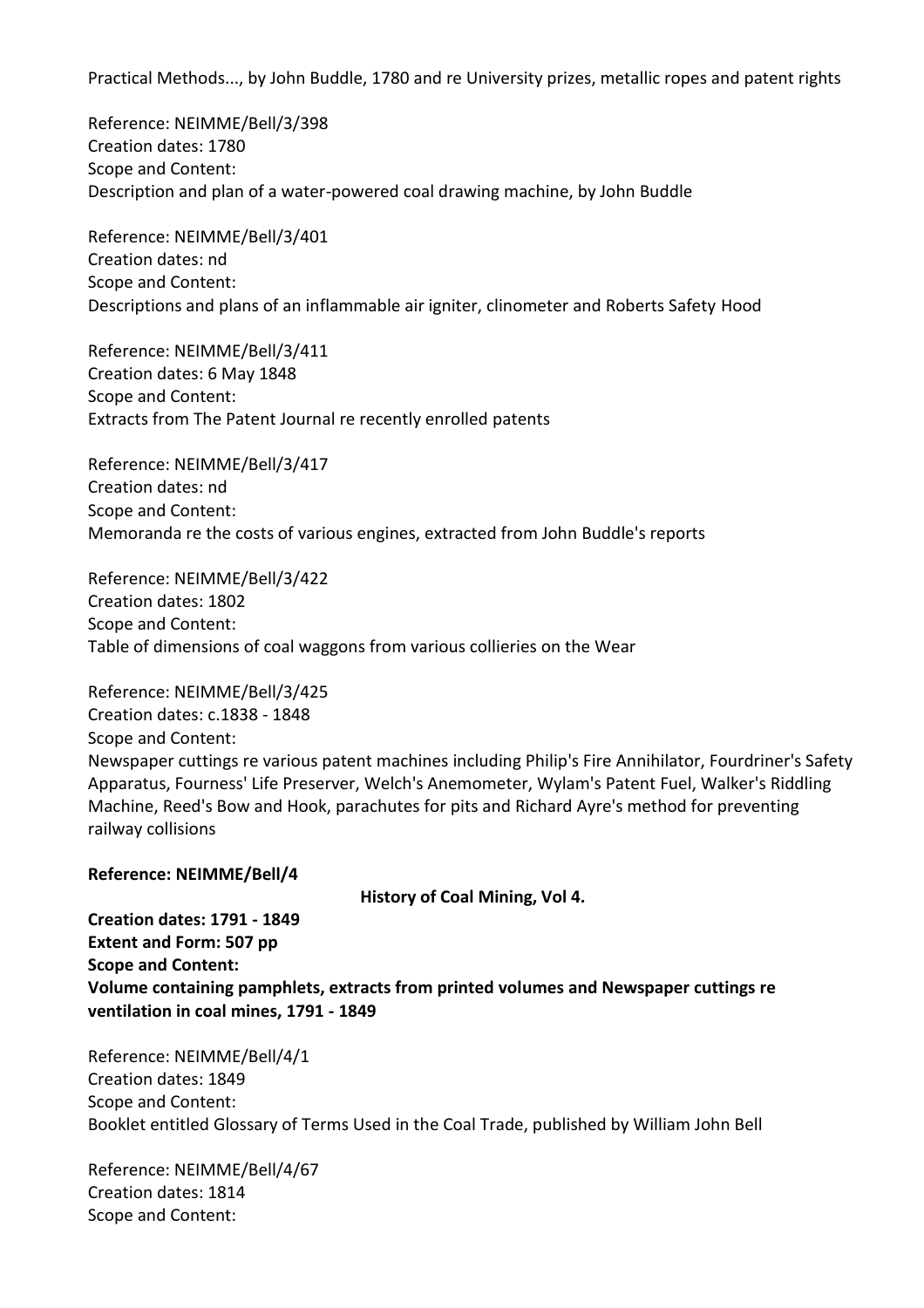Pamphlet entitled Address to the Proprietors... on Ventilation, by John Bedlington

Reference: NEIMME/Bell/4/71 Creation dates: 1814 Scope and Content: Pamphlet entitled First Report of a Society for Preventing Accidents in Coal Mines... including plans and sections, by John Buddle

Reference: NEIMME/Bell/4/111 Creation dates: 1763 Scope and Content: Newspaper cutting re suffocating by smoke by Dr Frewin

#### Reference: NEIMME/Bell/4/???

Creation dates: 1814 - 1849 Scope and Content: Newspaper cuttings re the establishment of a committee for mine safety and re various inventions of ventilation systems including those of James Ryan, 1843, Mr Welch, 1824, Mr Gurney, 1848 and Mr Price Struve, 1844

Reference: NEIMME/Bell/4/161 Creation dates: 1827-1845 Scope and Content: Statements by James Ryan re his ventilation system, 1827 and 1843, with note that he died 1847, poster advertising a lecture by Ryan, 1844 and copy letter to the Newcastle Journal, 1845

Reference: NEIMME/Bell/4/169, 175 Creation dates: nd Scope and Content: Posters requesting signatures for a petition to parliament re mine safety

Reference: NEIMME/Bell/4/181 Creation dates: nd Physical characteristics: Manuscript Scope and Content: Diagrams illustrating ventilation systems

Reference: NEIMME/Bell/4/200 Creation dates: 8 April 1847 Scope and Content: Statement explaining a system for the prevention of the spread of explosions in mines with diagrams of methods of ventilating bord workings, by Lewis D.B. Gordon

Reference: NEIMME/Bell/4/217 Creation dates: 6 Sept 1839 Scope and Content: Paper entitled On Subsidences Produced by Working Beds of Coal... by John Buddle

Reference: NEIMME/Bell/4/225 Creation dates: nd Scope and Content: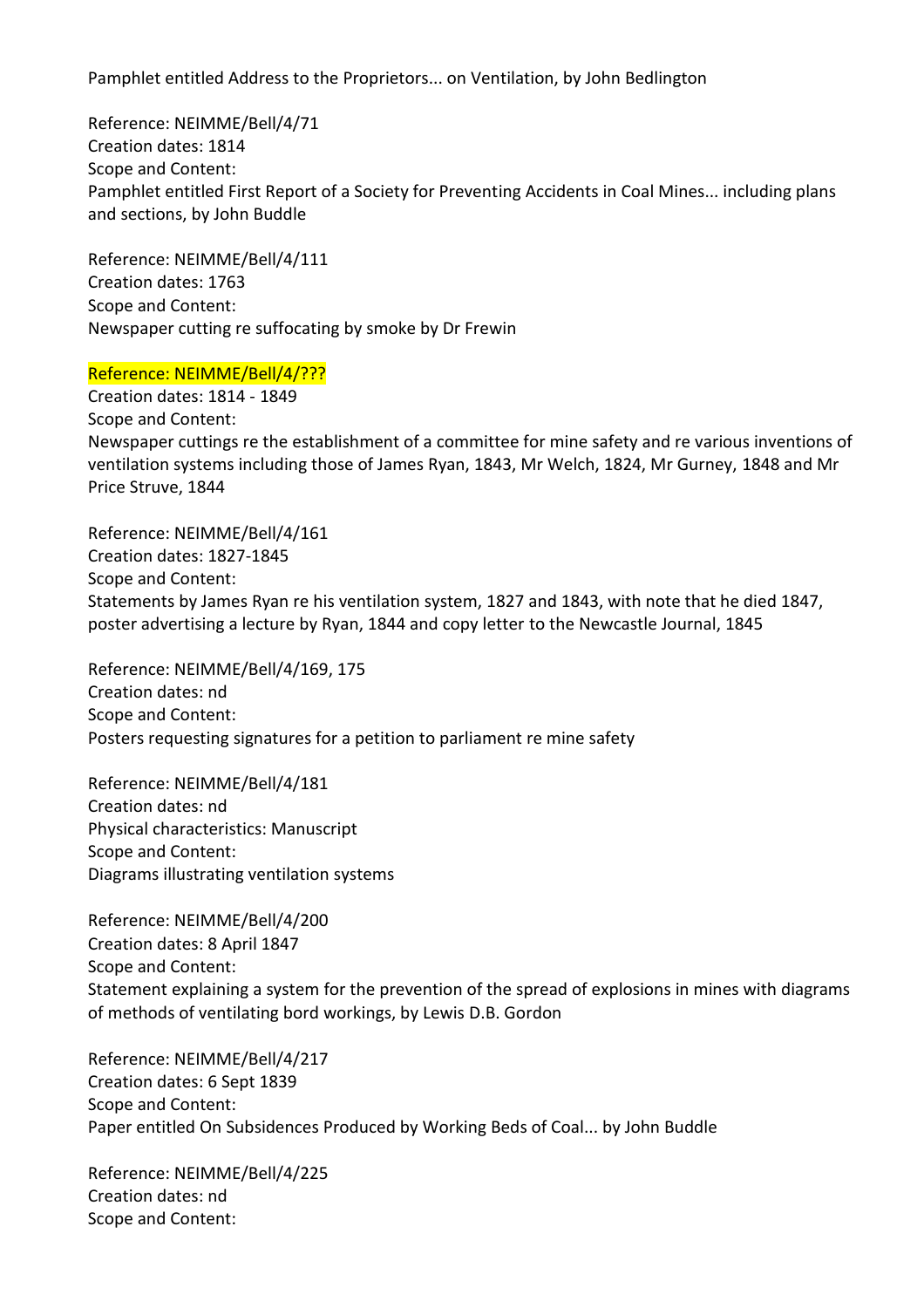Extract from the History of The Earth re mines and mineral vapours

Reference: NEIMME/Bell/4/231 Creation dates: 1844 - 1845 Scope and Content: Letters from John Murray re ventilation

Reference: NEIMME/Bell/4/237 Creation dates: nd Scope and Content: Extract from Chambers Edinburgh Journal re accidents in mines

Reference: NEIMME/Bell/4/239 Creation dates: 1810 Scope and Content: Pamphlet entitled Two Essays, the one on Fire and Choke - Damps... the other on Irrigation, by Daniel Nield

Reference: NEIMME/Bell/4/287 Creation dates: nd Scope and Content: Newspaper cutting re measures to be taken in event of accidents

Reference: NEIMME/Bell/4/289 Creation dates: 1813 Scope and Content: Newspaper cuttings re the Society for the Prevention of Accidents in Mines

Reference: NEIMME/Bell/4/291 Creation dates: 1850 Scope and Content: Pamphlet entitled Ventilation in Mines.... by J. Berkley

Reference: NEIMME/Bell/4/303 Creation dates: 1811 Scope and Content: Newspaper cuttings re accidents in mines 1849, the importance of wood fuel, 1856 and on iron railway at Tilmouth

Reference: NEIMME/Bell/4/305 Creation dates: c.1849 Scope and Content: Diagram of Mr Gurney's machine for extinguishing burning waste

Reference: NEIMME/Bell/4/307 Creation dates: 13 Dec 1852 Scope and Content: Paper entitled Nature, Causes and Prevention of Accidents in Coal Mines, by Dr Fife, delivered to the Literary and Philosophical Society

Reference: NEIMME/Bell/4/323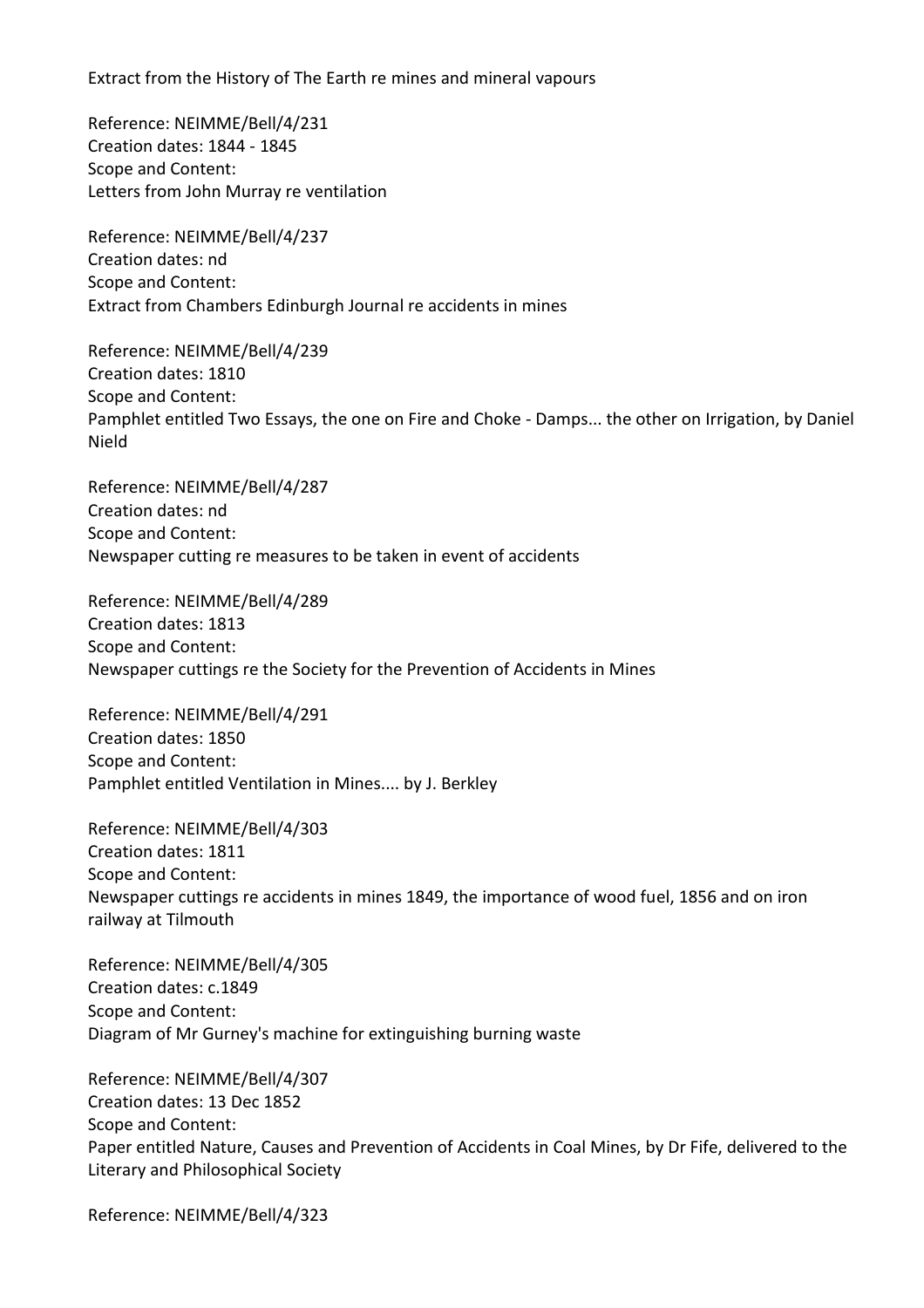Creation dates: 1842 Scope and Content: Extracts entitled Coal Mines of Great Britain containing reports and illustrations from the Report on the Employment of Children in Mines

Reference: NEIMME/Bell/4/343 Creation dates: 1846 - 1847 Scope and Content: Newspaper cuttings re explosions in mines and ventilation including report by Professor Graham re fire damp

Reference: NEIMME/Bell/4/359 Creation dates: 1791 Scope and Content: Description of a machine for raising ore from mines with diagram, by T. Arkwright

Reference: NEIMME/Bell/4/363 Creation dates: 1849 Scope and Content: Newspaper cuttings re underground fires at Astley, Manchester

Reference: NEIMME/Bell/4/367 Creation dates: 11 Feb 1840 Physical characteristics: Manuscript Scope and Content: Letter from John Thorman to John Buddle giving dimensions and costs for a boiler at Chilton Moor for the Meadows Waggon Engine

Reference: NEIMME/Bell/4/369 Creation dates: 25 July 1848 Scope and Content: Newspaper cutting from the Morning Post re British mining property

Reference: NEIMME/Bell/4/373 Creation dates: 1818 Scope and Content: Poem entitled The Coal Trade, by John Adley, Newbottle

Reference: NEIMME/Bell/4/381 Creation dates: nd Scope and Content: Table showing average specific gravity of coal on the River Tyne, by William Wood

Reference: NEIMME/Bell/4/387 Creation dates: nd Scope and Content: Handbill entitled Employment of Improper Persons in Coal Mines, by "A Looker On"

Reference: NEIMME/Bell/4/396 Creation dates: d. 1832 Scope and Content: